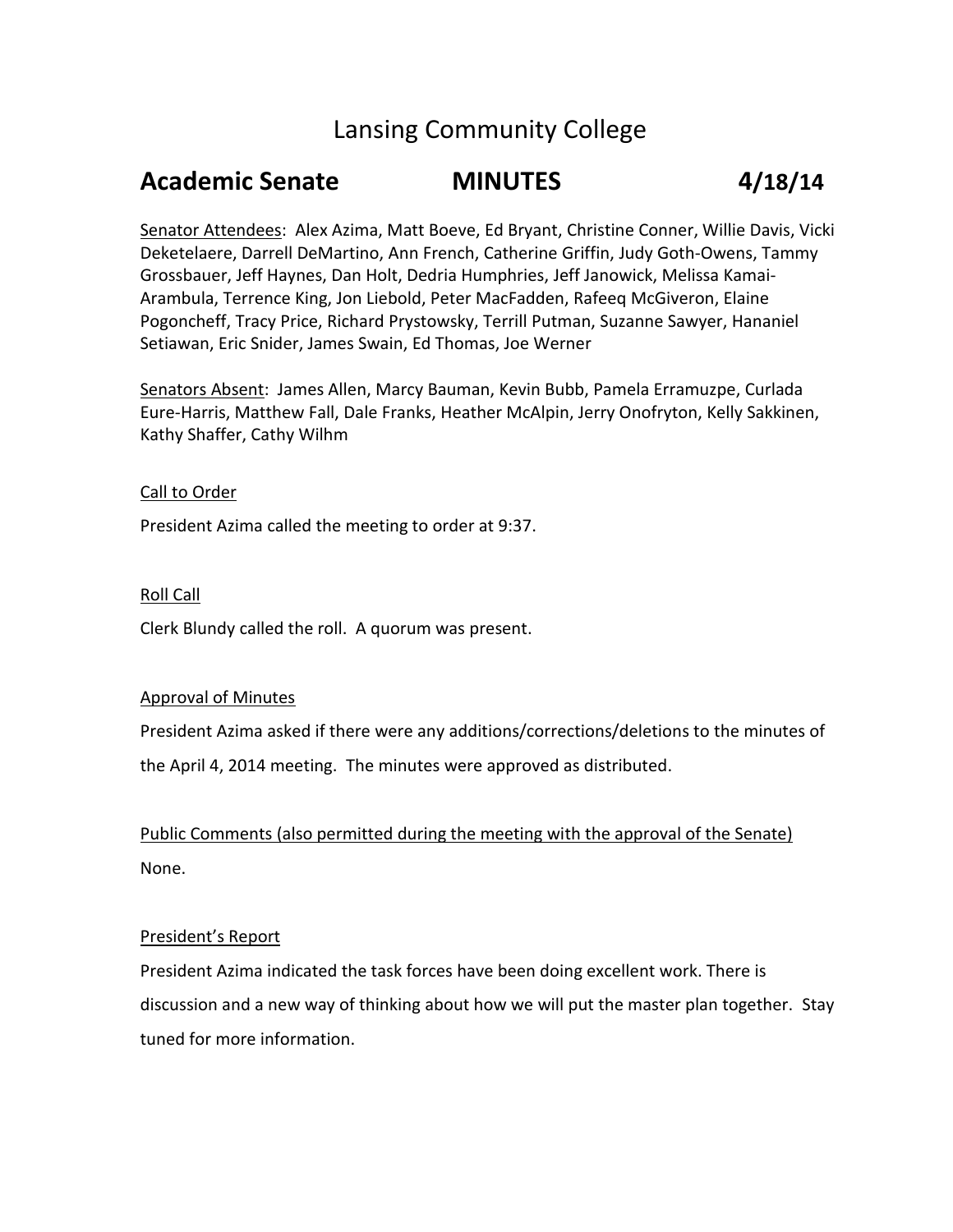#### Provost's Report

- Achieving the Dream coaches are coming to campus for a site visit next week. There will be an opportunity for the Academic Senate to meet with them on Tuesday, April 22, from 10:30 to 11:30, in the ADM Board room. Please join the discussion if your schedule allows.
- Online Learning Consultant Kathleen Kinney will be on campus May 1-2 for a site visit to gather information and prepare a report on best practices and next steps for us. She will be working with an off-site colleague, Brittney Cunningham. If you have a key role in online learning or are simply interested in taking part in these conversations, please contact Pam Blundy.
- Faculty/Staff/Administrator searches there are many of them currently in process. To maximize efficiency and consistency, we are appointing one person in Academic & Student Affairs to be the contact with whom Human Resources can work with regarding matters such as where to advertise vacant positions (we don't want to miss opportunities to target and invite specific audiences to apply). Dr. Vicki Deketelaere will be this person. She will work with faculty and others on job postings.

Dr. Prystowsky also addressed the need to deepen the diversity in our applicant pools. There will be conversations with Human Resources regarding this matter, and the Provost will discuss the matter with search committees. Some current searches might need to be extended to allow for us to deepen the applicant pools.

# Action Items – None at this time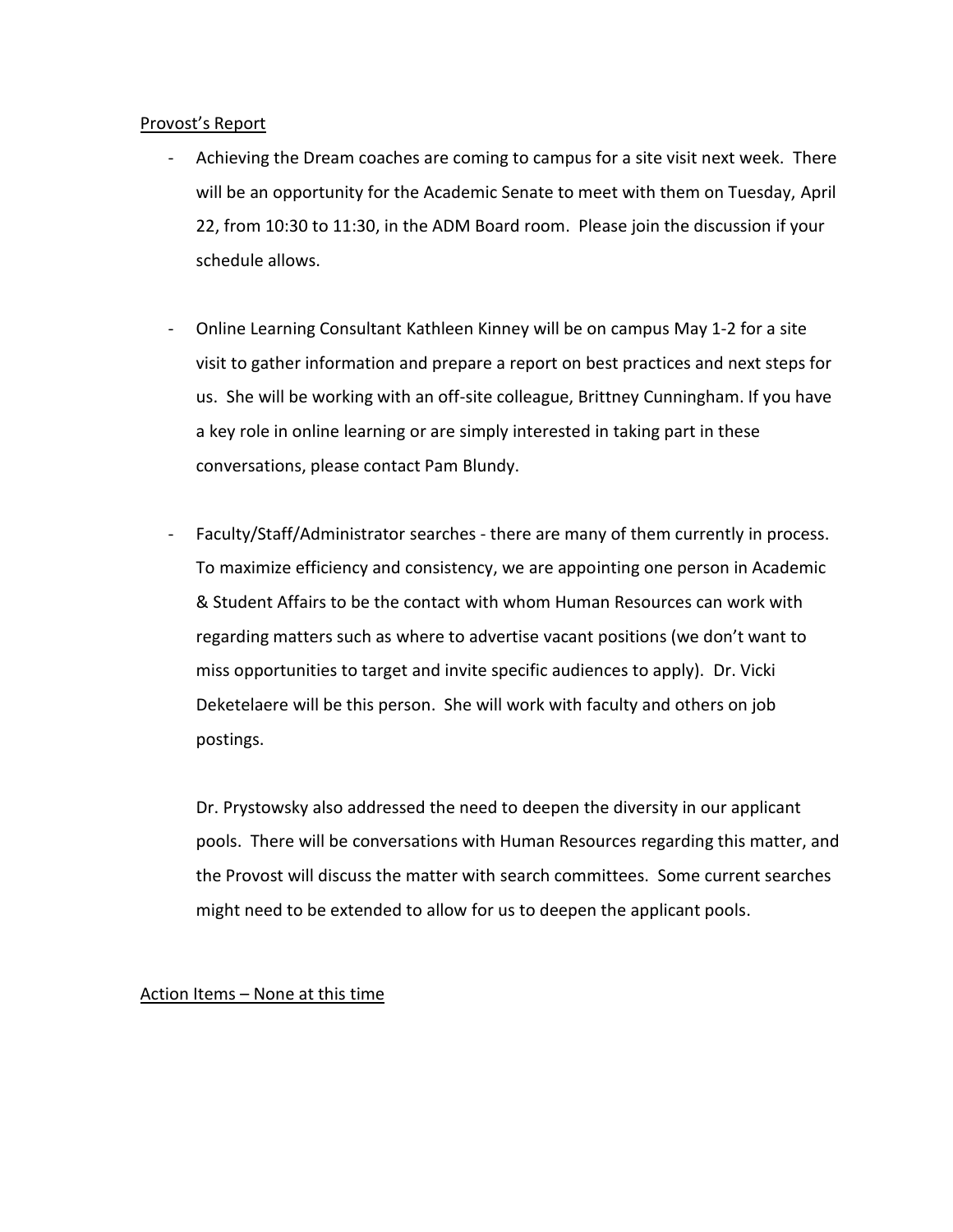## Discussion Items

• Brief report from the Higher Learning Commission – Jim Luke

Jim Luke indicated 7 people from the college attended the HLC annual conference. Five of them attended the AQIP workshop. Jim had a primetime session on strategic plan strategies; Martine Rife, English faculty, had a session on G2C; Dr. Michael Nealon led a round table discussion. All presentations were very well received.

We are a quality improvement-focused institution for our accreditation. This process has changed, it has been improved and simplified. LCC is in good shape, however we are coming into a critical time period this next two years. There will be a site visit/ quality check-up next year. The following year, we will be up for our reaffirmation quality visit, which is very important. Federal funds and student aid all rest on this accreditation.

• Discussion regarding the proposed conversion of the current six Academic Senate Task Forces into permanent Standing Committees and to form a new "coordinating" committee – Jim Luke

It was discussed with the AQIP steering committee this morning to add a  $7<sup>th</sup>$  task force to the steering committee. There are currently 6 task forces for each area of strategic focus in the Strategic Plan. The senate has 6 task forces that mirror this for the academic plan. It is recommended that a  $7<sup>th</sup>$  group to be formed: AQIP and Planning – it will be different from the other groups. The 6 task forces will be ongoing, their focus is strategy, action projects, improvement, etc. These pieces need to add up to the whole and coordinates with what we need to report to HLC to maintain our accreditation. That is what the  $7<sup>th</sup>$  group will do. Co-chairs will be Dr. Deketelaere, who is the HLC liaison for the college, and Jim Luke has volunteered to be the other co-chair. Matt Fall from Data Science will be part of this group as well. Their role will be to provide tools, templates, consulting, and basically be a "help desk" to the other task forces and be sure our HLC accreditation is always on track. It has been suggested that these task forces become permanent. The AQIP Steering Committee, including the two Sr. VP's would oversee all 7 task forces and provide communication to ELT and the Board of Trustees.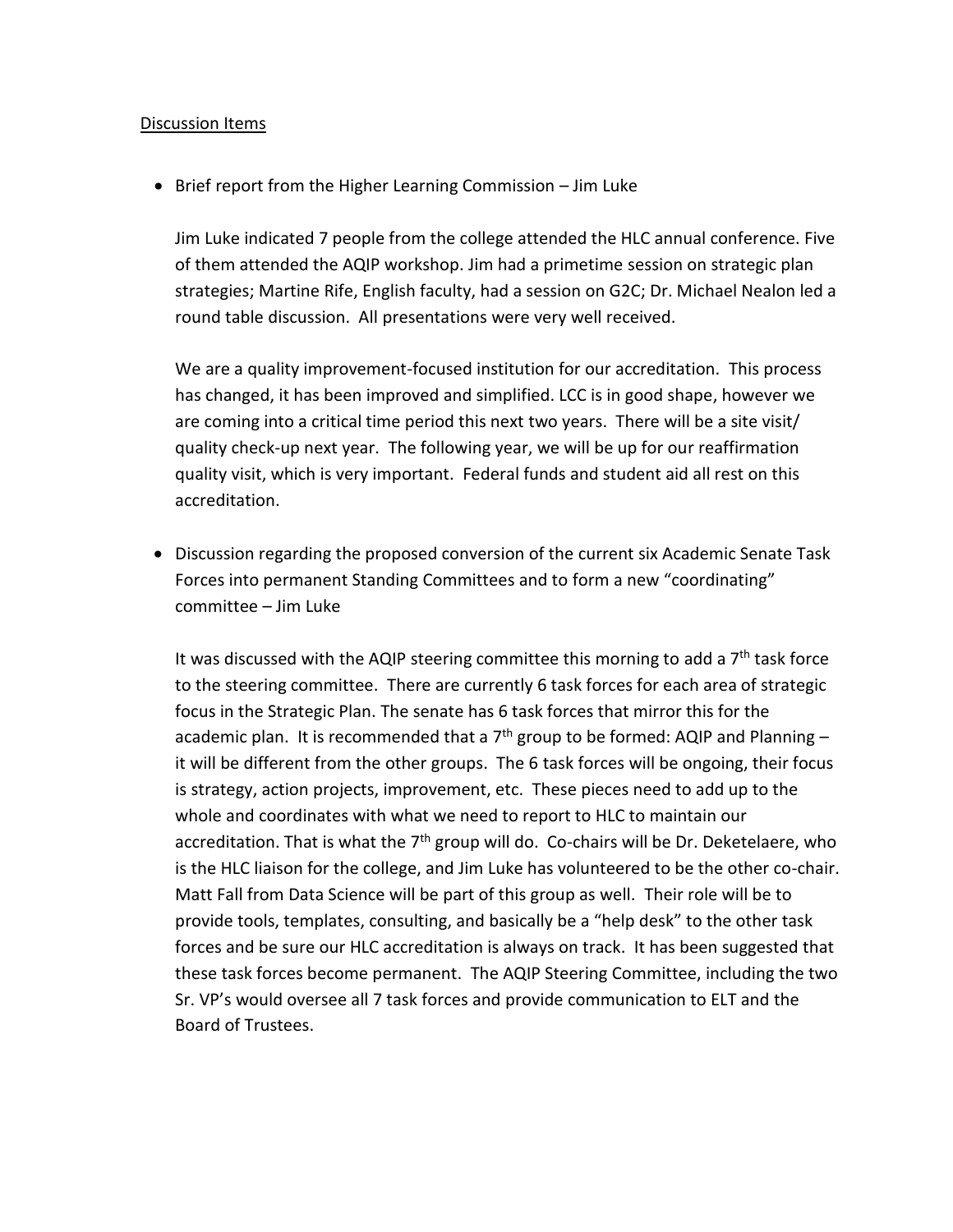# Other Business

It was moved by Senator Werner that the agenda be suspended to allow conversation with President Knight, who arrived at the meeting. Motion supported.

# President Knight opened up the floor for Q&A. Discussion included:

How does the President like living on campus – He indicated it is a privilege to live on campus. There was a function/dinner at the house just last night that included the mayor, and dinner conversation included what an asset the house is for the college and how it will be available for future presidents. Living on campus allows him to "pop in" to various functions at the college in the evenings and weekends.

Tours of the A&S Building – President Knight indicated several groups have been invited at various times of the day. These visits have been very well received and they are fun to give and to attend. There are still items to be installed in the A&S building, so there will be more to see. He recognized David Siwik and Martine Rife, who were instrumental in the overall A&S educational art project. David continues to work in the President's office on this project. Ernie Block was also recognized for his work in installing many of the displays. Dr. Knight discussed the educational value of the specific themed-classrooms in the garden level. These rooms don't have windows, so having the art inspires students to learn a few facts rather than have empty walls to look at.

Dr. Knight indicated he intends to speak at the next board meeting about how the college is changing. He has been a president over a span of 30 years and has been able to see how things have worked out for those colleges over the years--he has changed the name of a college, he started a college from the ground up, etc. LCC will change more than any college he has known, in terms of how the college is perceived. He is already witnessing the impact of the A&S redesign in how the college is received and viewed by others. The Gannon building will be next. It will be different, the design--it will be vast. The tipping point is here - we will be installing 20 sculptures over the summer, including a 20 foot tall sculpture. They will be all over campus. After the initial reaction from people, good and bad, they will become community treasures in the years to come.

Oliver Towers status update – would this be a good space for a Veterans Center? Dr. Knight indicated that when we bought the parking lot, there was a clause that the College would have first right of refusal for the building. The Board will have to decide if they want to pick up the option or not. Dr. Knight is not recommending it  $-$  it needs complete wall to wall renovation, it is not cost effective.